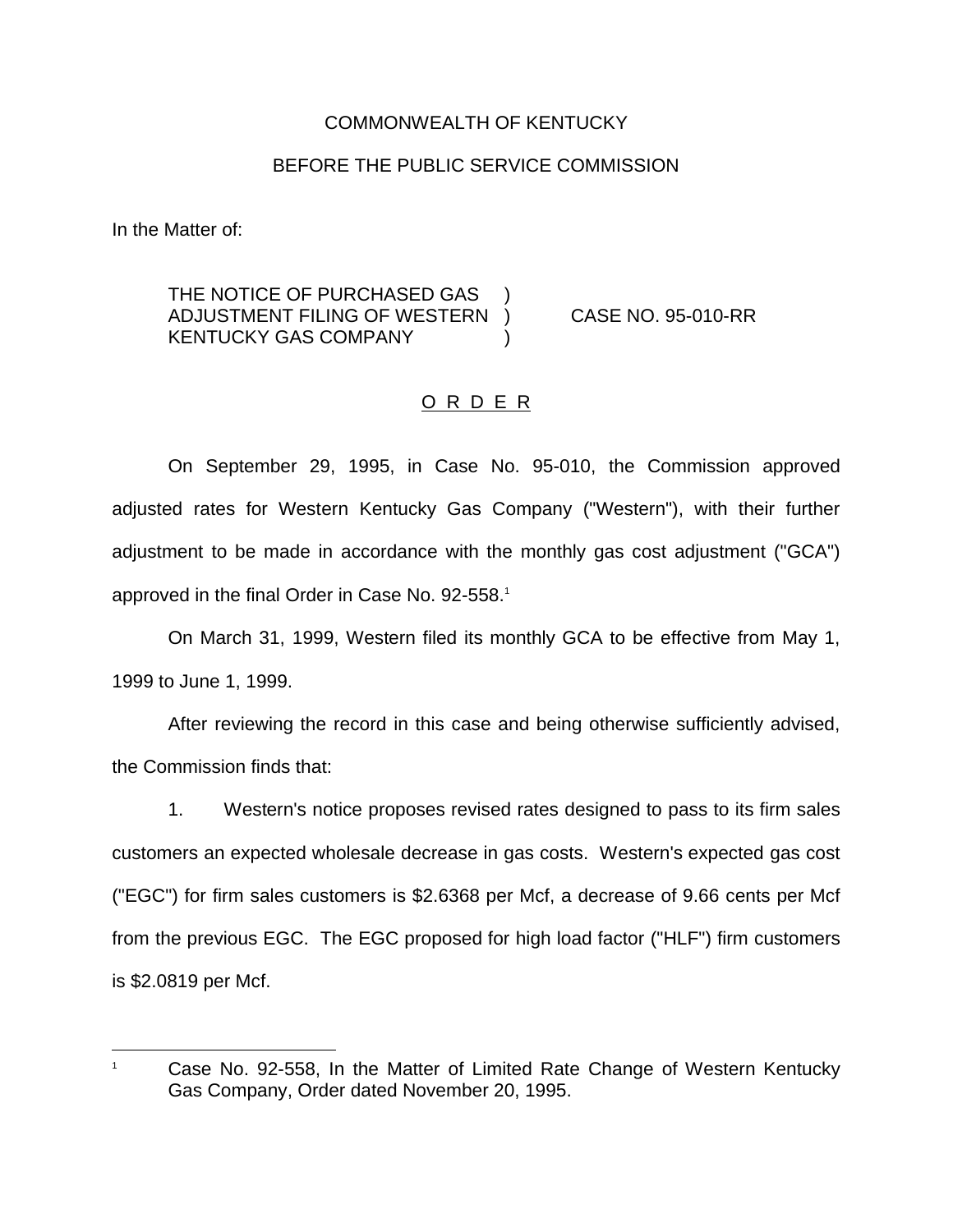Western also proposes to pass to its interruptible customers a wholesale decrease in gas costs. Western's proposed EGC for interruptible sales customers is \$2.0819 per Mcf.

2. Western has no current quarter refunds to return to its customers. Total refund factors of 6.54 cents per Mcf for firm sales customers and 3.30 cents per Mcf for interruptible customers reflect adjustments from previous months. The total refund adjustment for firm sales customers is unchanged from the previous month s total refund factor.

Total refund adjustments for T-2 firm and T-2 interruptible transportation customers are 4.42 cents per Mcf and 1.18 cents per Mcf, respectively.

3. Western's notice sets out its 6-month correction factor ("CF") of (18.82) cents per Mcf which will remain in effect until October 1, 1999. The CF is designed to return net over-collections of gas cost from the 6-month period ending December 31, 1998. The CF is unchanged from the previous CF.

4. Western s notice sets out its Performance Based Rate Recovery Factor ( PBRF ) of 2.47 cents per Mcf to be effective for the 12 month period beginning February 1, 1999.

5. These adjustments produce gas cost adjustments of (\$1.0252) per Mcf for firm sales customers, (\$1.5801) per Mcf for HLF customers, and (\$.7659) per Mcf for interruptible sales customers. The impact on firm sales customers bills is a decrease of 9.66 cents per Mcf from the previous gas cost adjustment of (\$.9286).

-2-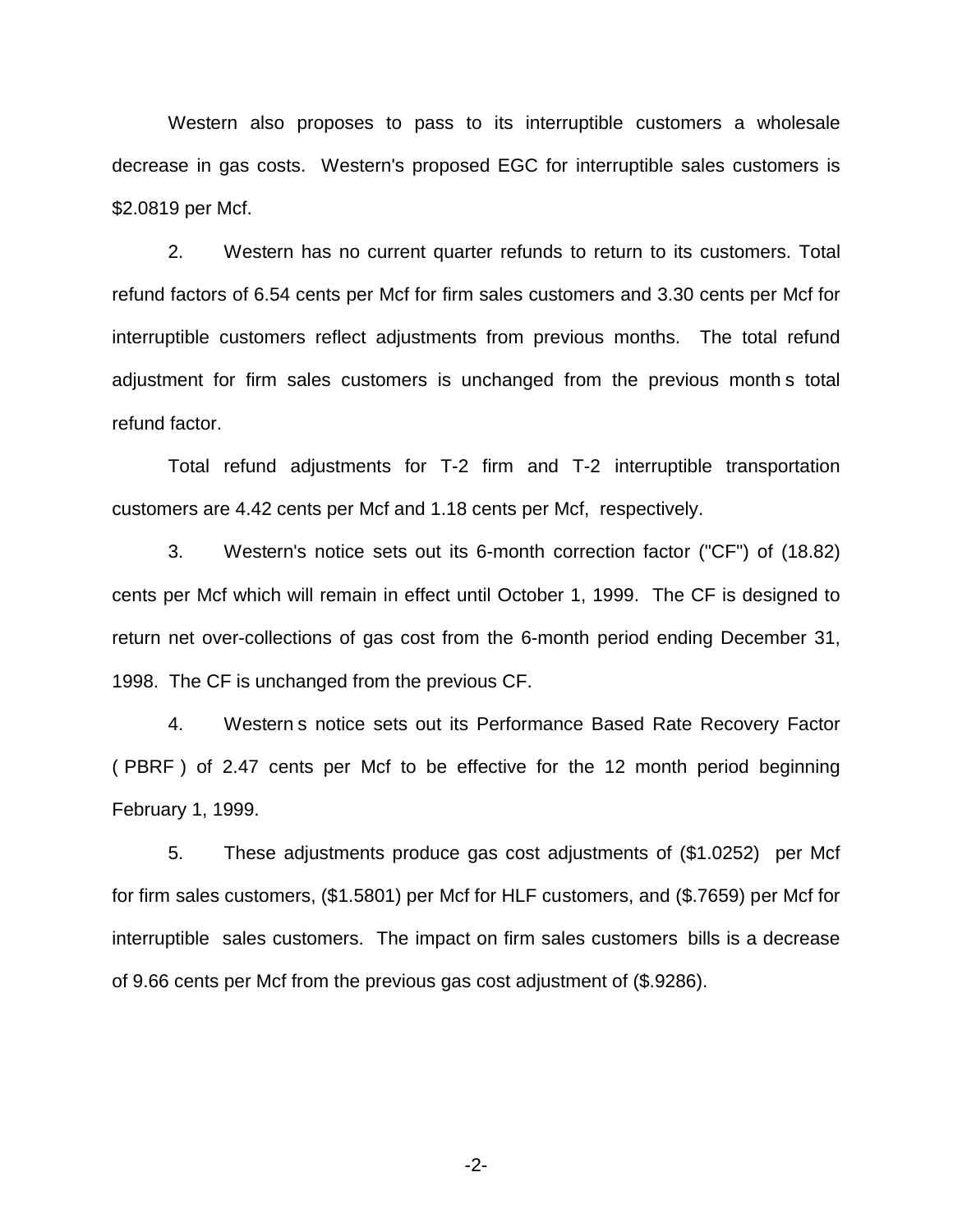6. The rate adjustments in the Appendix to this Order are fair, just, and reasonable, in the public interest, and should be effective for final meter readings on and after May 1, 1999.

IT IS THEREFORE ORDERED that:

1. The rates in the Appendix to this Order are fair, just, and reasonable and are approved effective for final meter readings on and after May 1, 1999.

2. Within 30 days of the date of this Order, Western shall file with the Commission its revised tariffs setting out the rates authorized in this Order.

Done at Frankfort, Kentucky, this 20<sup>st</sup> day of April, 1999.

By the Commission

ATTEST:

Executive Director

\_\_\_\_\_\_\_\_\_\_\_\_\_\_\_\_\_\_\_\_\_\_\_\_\_\_\_